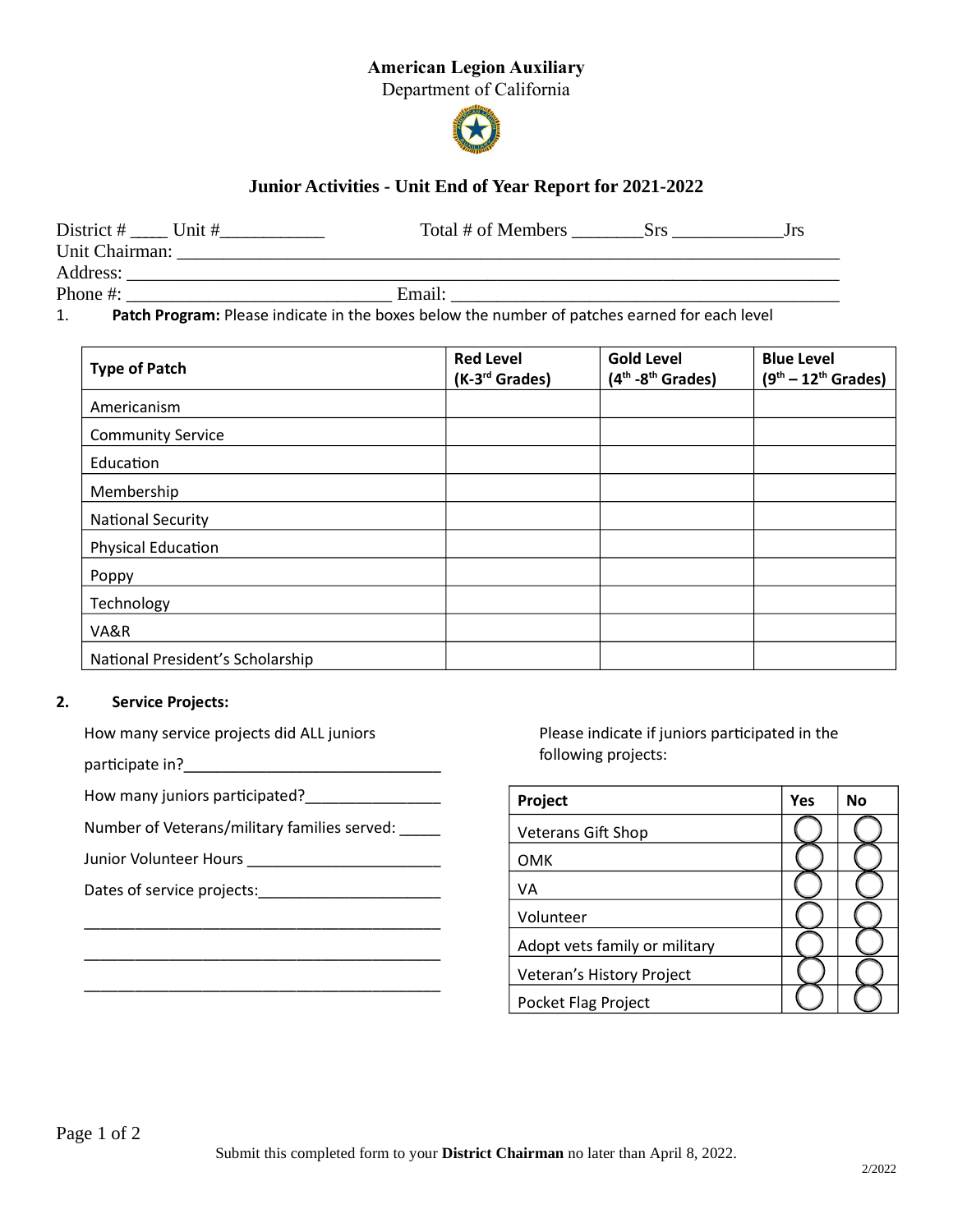#### 3. Scholarship Program:

Total number of juniors promoting ALA Scholarships \_\_\_\_\_\_\_\_\_\_\_\_\_\_\_\_\_\_\_\_\_\_\_\_\_\_\_\_\_ Total number of juniors who applied for ALA Scholarships \_\_\_\_\_\_\_\_\_\_\_\_ Did any juniors apply for the Spirit of Youth Scholarship? \_\_\_\_\_\_\_\_\_\_\_\_\_

#### 4. Technology:

Total number of juniors assisting others with technology \_\_\_\_\_\_\_\_\_# of senior members helped \_\_\_\_\_\_\_\_\_\_\_\_\_

Please indicate they type of technology juniors assisted with:

| <b>Type</b> | Yes | No | Type    | Yes | <b>No</b> |
|-------------|-----|----|---------|-----|-----------|
| Internet    |     |    | Email   |     |           |
| Facebook    |     |    | Twitter |     |           |
| Texting     |     |    | Other:  |     |           |

| <b>Type</b> | Yes | <b>No</b> |
|-------------|-----|-----------|
| Email       |     |           |
| Twitter     |     |           |
| Other:      |     |           |

#### 5. Junior Conference:

| Did your unit purchase Junior Conference Tickets?       | If yes, how many tickets? |  |  |  |  |
|---------------------------------------------------------|---------------------------|--|--|--|--|
|                                                         |                           |  |  |  |  |
| Did your unit donate to Junior Conference?              | Amount donated?           |  |  |  |  |
| Total number of senior members attending as counselors: |                           |  |  |  |  |
|                                                         |                           |  |  |  |  |

\_\_\_\_\_\_\_\_\_\_\_\_\_\_\_\_\_\_\_\_\_\_\_\_\_\_\_\_\_\_\_\_\_\_\_\_\_\_\_\_\_\_\_\_\_\_\_\_\_\_\_\_\_\_\_\_\_\_\_\_\_\_\_\_\_\_\_\_\_\_\_\_\_\_\_\_\_\_\_\_\_\_\_\_\_\_\_\_\_\_\_\_

\_\_\_\_\_\_\_\_\_\_\_\_\_\_\_\_\_\_\_\_\_\_\_\_\_\_\_\_\_\_\_\_\_\_\_\_\_\_\_\_\_\_\_\_\_\_\_\_\_\_\_\_\_\_\_\_\_\_\_\_\_\_\_\_\_\_\_\_\_\_\_\_\_\_\_\_\_\_\_\_\_\_\_\_\_\_\_\_\_\_\_\_

## 6. Mentoring: Please name the ways the senior members in your unit mentored the Junior members:

#### 7. Leadership Programs:

Did any of the juniors in your unit attend a Department Leadership Workshop? \_\_\_\_\_\_\_How many? \_\_\_\_\_\_\_\_\_\_\_